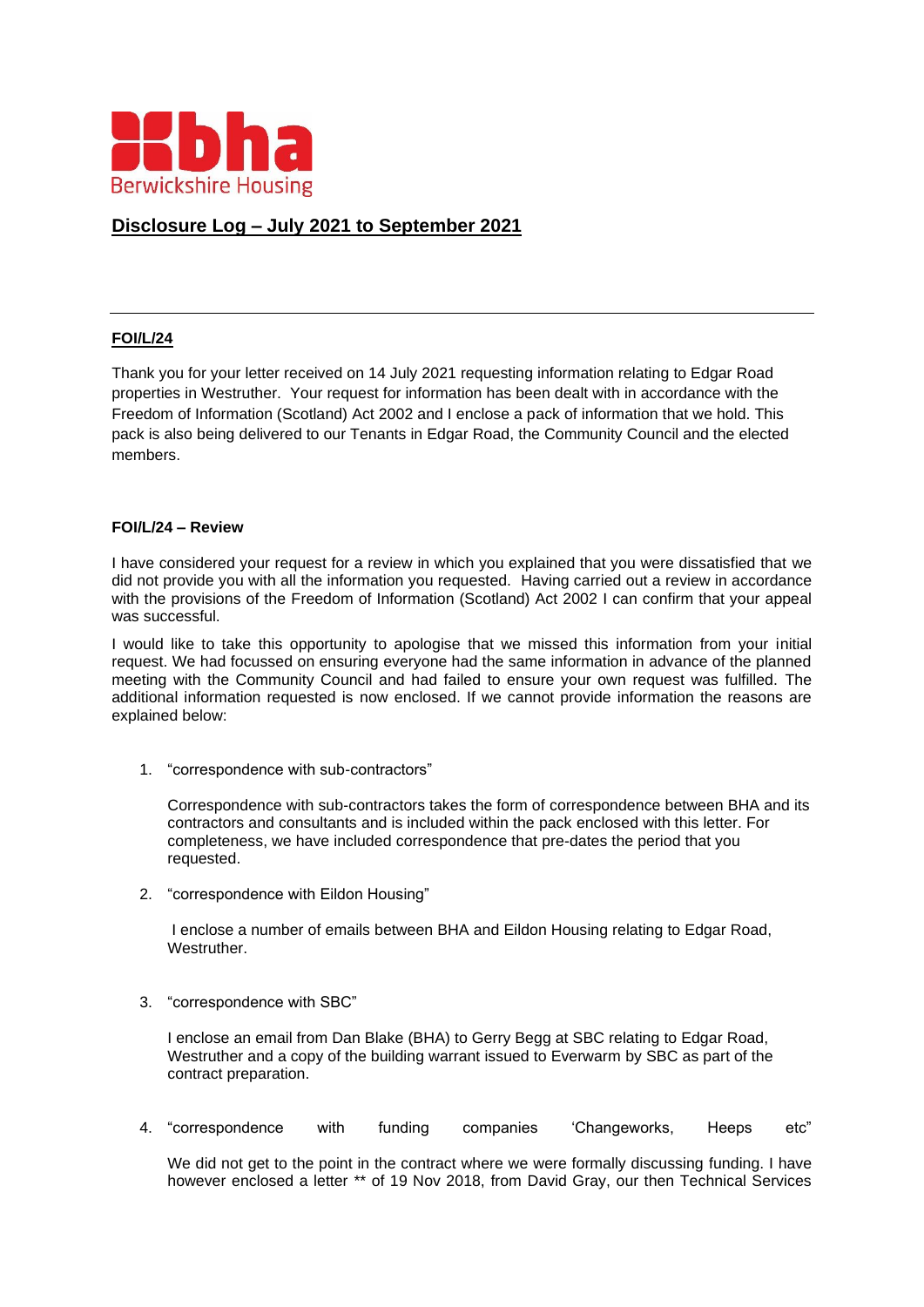Manager, offering to meet with you to discuss in more detail how the technical works might be accomplished.

\*\* Please note that this letter is being released to you under the UK General Data Protection Regulation as a subject access request, not the Freedom of Information (Scotland) Act 2002 as it contains personal data of yours. This letter will not be published on our website as part of this release.

All of the technical reports that were conducted and received by BHA from our consultants have already been released to you in your initial request.

To confirm, these are:

- 1. The Smith Scott Mullan Associates report July 2021 compiled by Smith Scott Mullan (architects), Harley Haddow (structural engineers) and David Adamson and Partners (quantity surveyors) who comprise BHAs commissioned Design Team – This was included in the original release dated 11 August 2021. This report incorporated the following reports:
- 1.1 Richard Amos report of January 2018 This was Appendix 5 in the Smith Scott Mullan report, in your original release.
- 1.2 CRA (Alloa) Ltd's report of September 2019 This was Appendix 6 in the Smith Scott Mullan report, in your original release.

To clarify further, BHA engaged in a procurement exercise in 2019 to find a suitable partner to deliver a solution for the homes in Edgar Road. Everwarm was awarded the contract to carry out these works - the proposal for this, costings and the award letter in this release of information. You will see that Everwarm's proposal was based on installing Structherm External wall Insulation (EWI). It was during the preparatory works for the installation of the Structherm solution by Everwarm that Everwarm instructed a structural survey of the homes to be carried out by CRA (Alloa) Ltd. The report recommended extensive repairs be carried out to the steel frames to restore their structural integrity prior to installation of the proposed external cladding system.

I have included further correspondence between ourselves and the Scottish Housing Regulator.

Link [to pack 1](https://www.berwickshirehousing.org.uk/wp-content/uploads/2021/09/Part-1-INFORMATION-PACK-FOI-l-24-and-E-26.pdf) – FOI/L/24 [Link to pack 2](https://www.berwickshirehousing.org.uk/wp-content/uploads/2021/09/Part-2-INFORMATION-PACK-FOI-l-24-and-E-26.pdf) – FOI/L/24 - Review

### **FOI/E/25**

## **Question: I would be most grateful if you could send me copies of your board minutes for the past 18 months**

Our Board minutes are available on our website at this link:

<https://www.berwickshirehousing.org.uk/about-us/how-we-are-governed/#board-agendas-minutes>